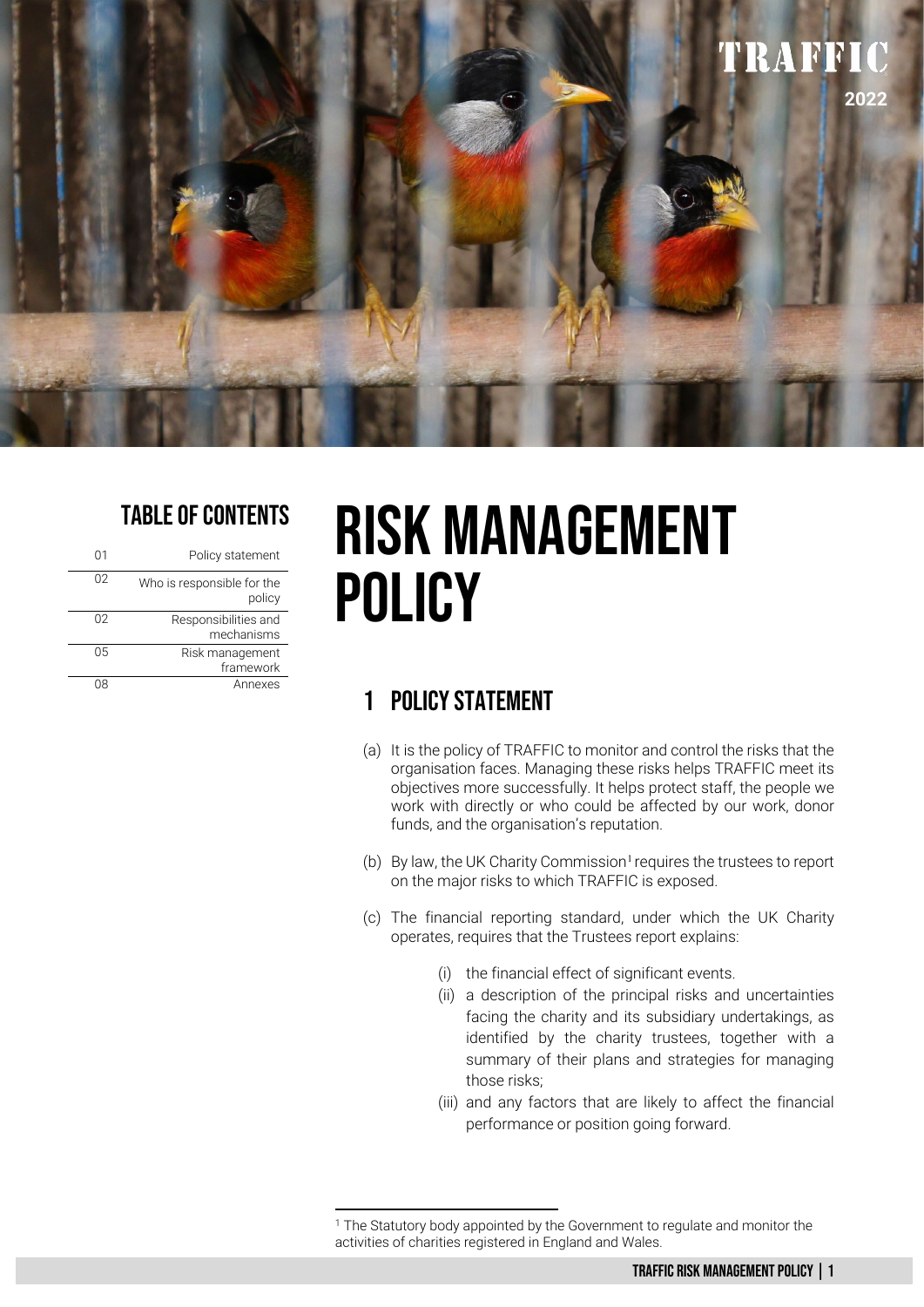(d) The purpose of this document is to:

set out our responsibilities, and the responsibilities of those working for us.

- (i) provide general information and guidance to those working for us on how to monitor and control risk.
- (ii) It should be read in conjunction with the Guidelines for the Operation of TRAFFIC (2018) which sets out the expectations for the performance and behaviour of members of the TRAFFIC team worldwide and TRAFFIC's Safeguarding Statement (2020).

More specific guidance can be found in the following policies:

- Sensitive Activities Management Policy (2021)
- Law Enforcement Support Guidelines (2020)
- Market Monitoring Guidelines (2021)
- IT Policy (2021)
- Data Protection Policy (2020)

### 2 Who Is Responsible For The POLICY?

- (a) The UK Charity Board of Trustees has overall responsibility for ensuring this policy complies with our legal and ethical obligations, and that all those under our control comply with it.
- (b) The organisation's Senior Director Operations has primary responsibility for implementing this policy, and for monitoring its use and effectiveness and dealing with any queries on its interpretation. The Senior Director – Operations may delegate responsibility for day-to-day implementation to other staff members.
- (c) Programme Office Directors are responsible for overseeing the implementation of this policy throughout their office and should appoint a Risk Champion for the office.
- (d) The office Risk Champions prepare the offices risk registers, raise awareness and understanding and monitor the use of the risk related policies in the office. They must also ensure adequate and relevant training on risk is given to TRAFFIC staff.
- (e) Management at all levels are responsible for ensuring that those reporting to them are made aware of and understand this policy and that they are given adequate and relevant training on it.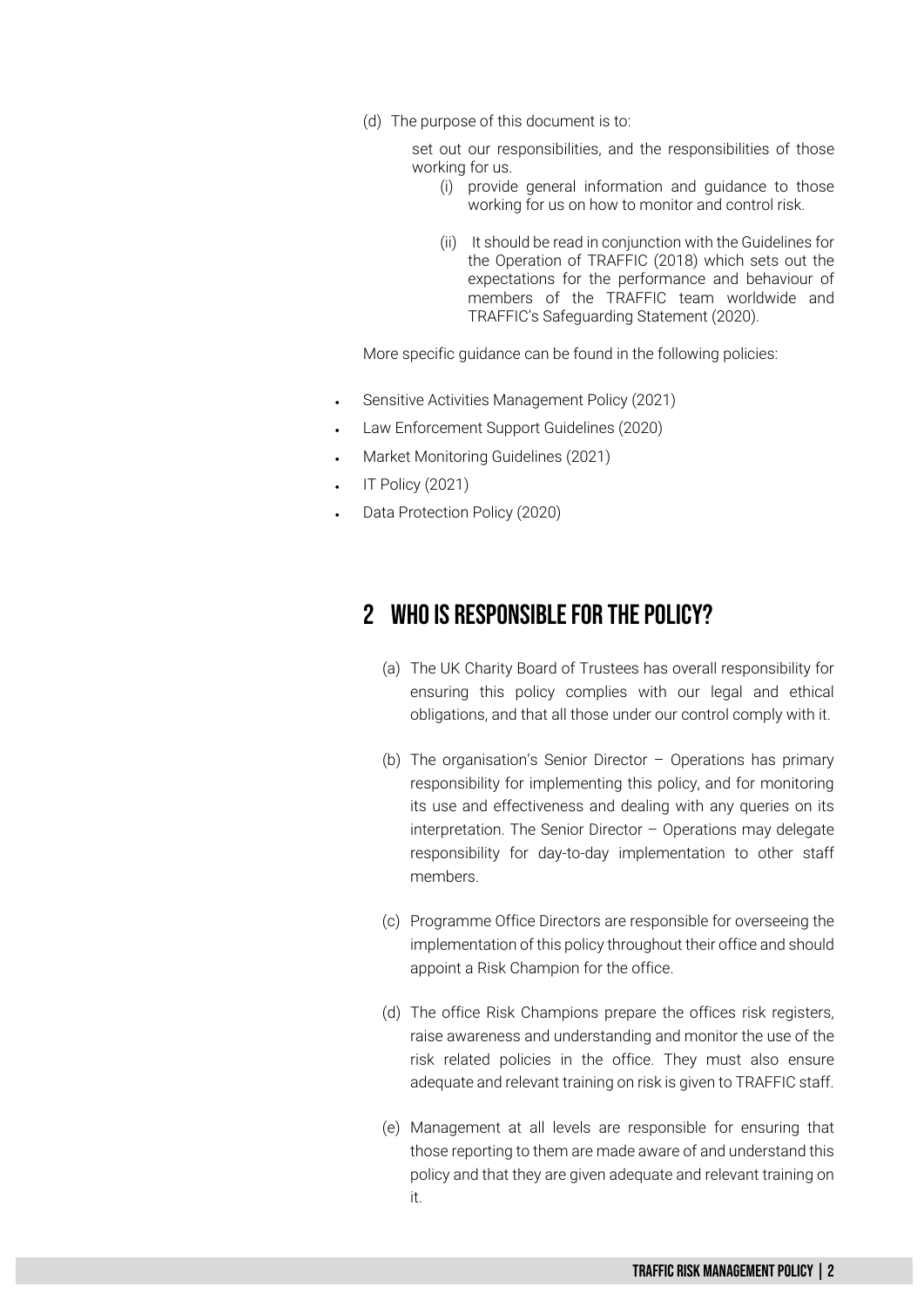(f) All TRAFFIC staff should understand the importance of risk management and how they can support TRAFFIC's risk management efforts.

### 3 DETAILED RESPONSIBILITIES AND MECHANISMS FOR RISK MANAGEMENT

- (a) The responsibilities described below are specific to risk and are in addition to the terms of reference for the parties. Please refer to the terms of reference for detailed responsibilities.
	- a) The UK Charity Board of Trustees:
		- (i) Determine the appropriate risk appetite or level of exposure.
		- (ii) Approve the approach to risk management taking into account recommendations from the Operations Committee
		- (iii) Approve the Risk Management section of the Trustees report.
		- (iv) Review risks on an annual basis.
	- b) The Operations Committee
		- (i) Annually review TRAFFIC's approach to risk management and approve changes or improvements to key elements of its processes and procedures.
		- (ii) Review the risk register on a six-monthly basis.
		- (iii) Report to The UK Charity Board of Trustees any issues they should be aware of.
	- c) The Senior Leadership Team (SLT):
		- (i) Set the tone and influence the culture of risk management within the organisation.
		- (ii) Communicate TRAFFIC's approach to risk across the organisation.
		- (iii) Set the standards and expectations of staff with respect to conduct.
		- (iv) Ensure that Offices are completing their risk register on a regular (at least six monthly) basis.
		- (v) Monitor all medium-rated risks on a sixmonthly basis to ensure appropriate actions are being taken.
		- (vi) Monitor all high-rated risks on a at least monthly basis to ensure appropriate actions are being taken.
		- (vii) Report all medium- and high-rated risks and the relevant action being taken to the Operations Committee on a six-monthly basis.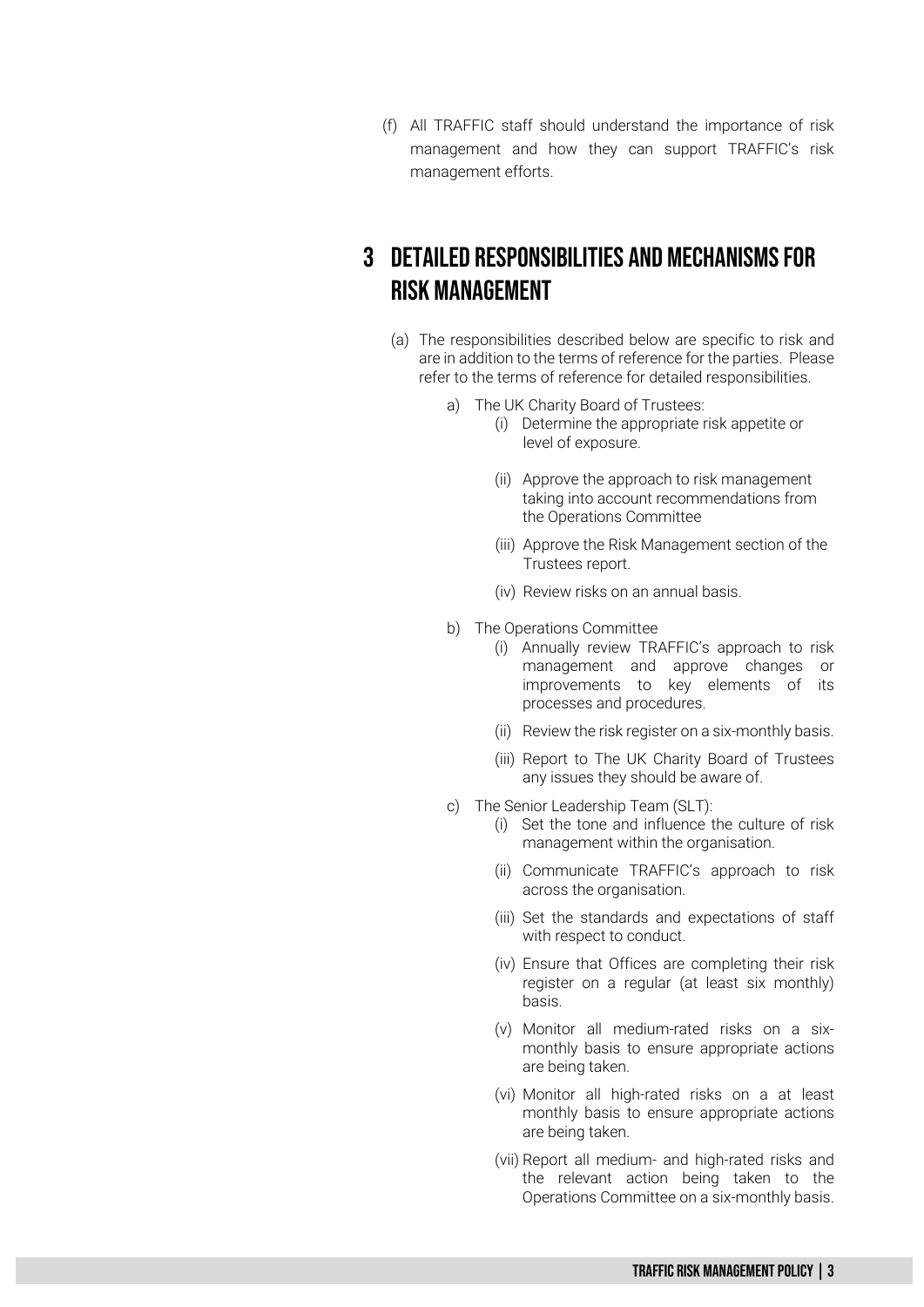- d) TRAFFIC unit leaders and teams:
	- (i) Should be aware of risks which fall into their area of responsibility and the possible impacts and consequences these may have.
	- (ii) Should consider their unit's performance indicators which monitor key activities, progress towards objectives and identify areas which require intervention.
	- (iii) Regional Directors should regularly review risks and mitigation plans with the relevant Programme Office Directors.
	- (iv) Should ensure that all risks are reported for inclusion on the office's risk register on a timely basis.
	- (v) Should report any new medium or high risks identified or failures of existing control measures to senior managers in a timely basis.
- e) The Senior Risk and Compliance Officer:
	- (i) Champions organisational risk management.
	- (ii) Facilitates the identification of organisational risks and the adoption of risk-related organizational policies, procedures and processes.
	- (iii) Monitors and evaluates compliance with risk management policies and procedures and validate risk registers.
	- (iv) Facilitates regular review of risks by the SLT and Operations Committee.
	- (v) Builds capacity for risk management and supports the development of an appropriate risk culture in line with TRAFFIC's risk appetite.
- f) Individual staff members:
	- (i) Should understand their accountability for individual risks.
	- (ii) Should understand how they can contribute to continuous improvement of TRAFFIC's risk management framework.
	- (iii) Should understand that risk management and risk awareness are a key part of the organisation's culture.
	- (iv) Should report any new risks identified or failures of existing control measures to managers.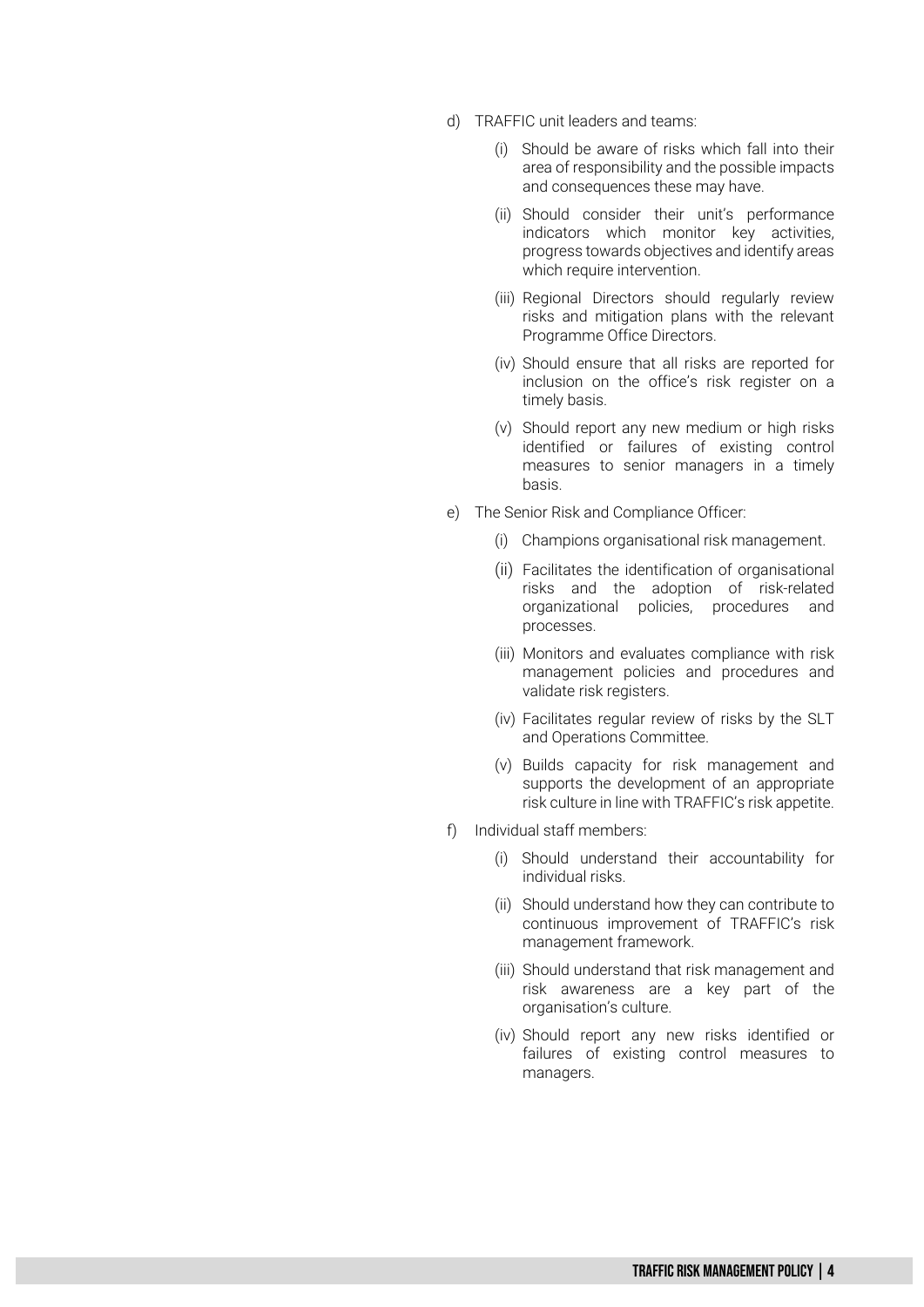# **TRAFFIC's Risk Management Framework**

### 4 TRAFFIC RISK MANAGEMENTIn Practice

(a) Risk management takes place at all levels and in all areas of TRAFFIC, using the same methodology and reporting through the use of Risk Registers. These should be the same at each level. Risks at an office level with a high residual risk will be added to the Master Risk Register.

### 5 RISK Methodology

- (a) Risk Area Risk is grouped according to the guidance note issued by the UK Charity Commission see Appendix I.
- (b) Term The period in which the risk may occur:
	- (i) Short up to two years.
	- (ii) Medium- between two and five years.
	- (iii) Long lasting more than five years.
	- (iv) Enduring those likely to last indefinitely are expressed as long term.
- (c) Impact and likelihood TRAFFIC uses the standard five-level scale as recommended by the UK Charity Commission. See Appendix II.
- (d) The Initial Risk Rating:

*Where X= Likelihood and Y = impact then the formula XY+Y is used to calculate the initial risk rating.*

- (e) Controls These actions are intended to manage risk by reducing its impact, its likelihood of occurrence, or both. The register must contain a description of the controls and early warning mechanisms that have been identified and the level of reliance on them must be rated. See Appendix III.
- (f) The post-controls risk rating This is calculated using the standard five-level scale but reassessing the risk taking into consideration the effect of the controls on the impact and likelihood. See Appendix II.
- (g) Further action These can be considered as controls that have yet to be implemented. Any rating above seven must have a description of further controls to be implemented and a timeframe.
- (h) Owner and Lead Officer In each area there is an owner and a lead officer; this can be one and the same person. The owner has the overall responsibility for the management and reporting of risk in their area. The lead officer has operational responsibility for the risk, ensuring that mitigating actions (controls) are in place and operating effectively.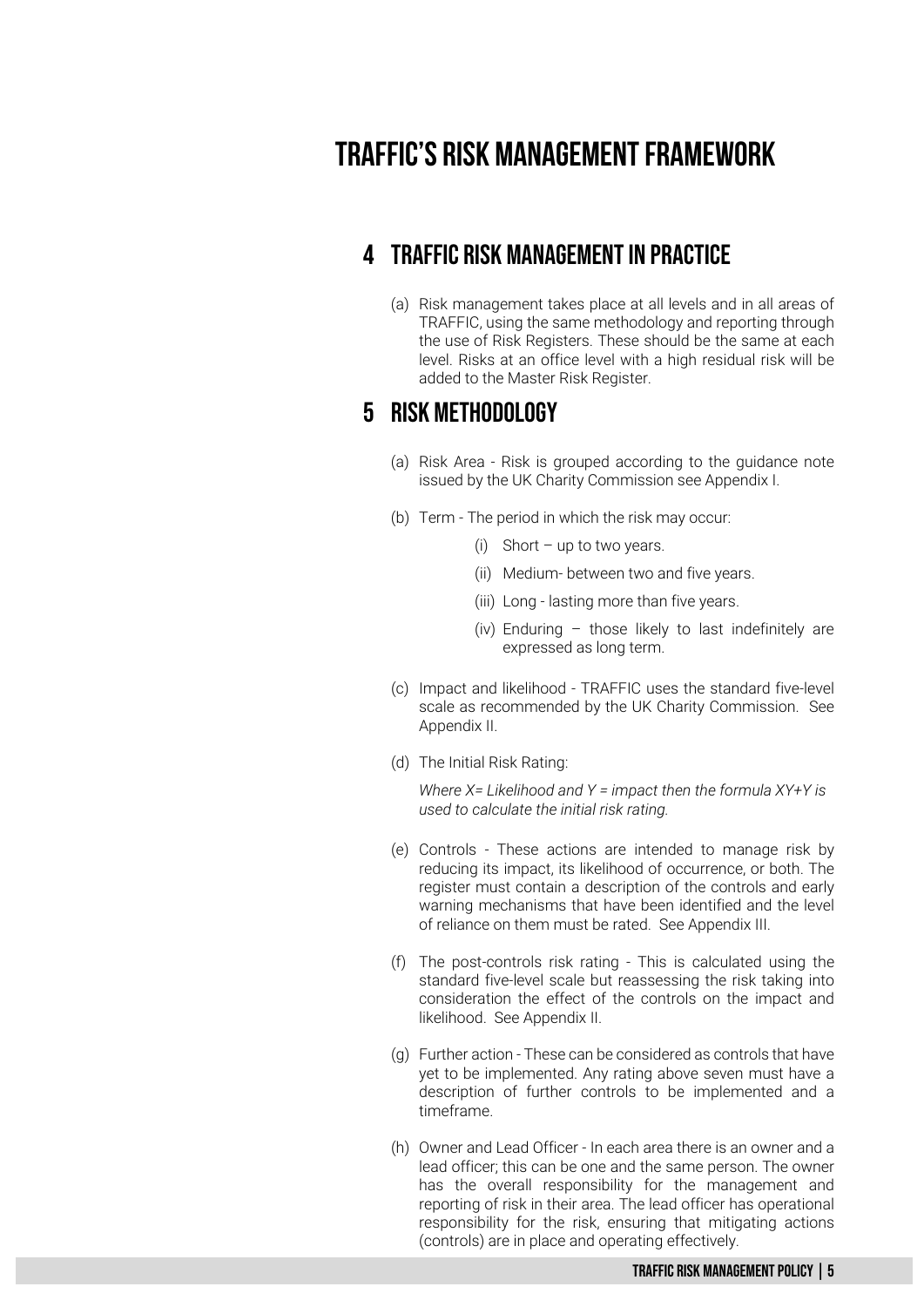i) Direction of travel - This gives a visual indication of progress since the previous register review.

### 6 Monitoring And Evaluation

(a) Team leaders/Section heads must prepare/review a risk register for their area on a bi-annual basis and submit this to the Senior Risk and Compliance Officer. As directed by the SDO, regular updates will be required on risks with a residual score greater than 7.

| <b>POST CONTROL RISK SCORE</b> |             | LEVEL/FREQUENCY OF REVIEW                                                   |
|--------------------------------|-------------|-----------------------------------------------------------------------------|
| $0 - 6$                        | Low Risk    | Line Manager bi-annually                                                    |
| $7-12$                         | Medium Risk | Senior Leadership Team bi-<br>annually; SDO quarterly                       |
| $13 - 30$                      | High Risk   | Executive Director/SDO<br>review constantly and<br>monitor with SLT monthly |

### 7 Risk Reporting

- (a) All offices in the Risk Network must submit a bi-annual risk report to the Senior Director – Operations in February of each year. Any risks with a residual score greater than 7 that would impact on TRAFFIC will be added to the 'Master' Risk Register
- (b) The bi-annual risk report should contain the risk register and a progress report outlining changes to the risk profile since the last report and steps being taken to reduce the residual risk.
- (c) A summary bi-annual risk report is submitted to the Operations Committee of the board along with the risk registers for their review and comment.
- (d) A report outlining the principal risks the organisation faces and how they are being managed is presented to the trustees annually. To be included as a principal risk, the risk must have a residual score of greater than 13 and have implications for the wider organisation rather than being isolated to one office.
- (e) All programmes presented for approval to the Trustees must contain a summary of the key risks associated with the proposed programme and how these risks will be mitigated.
- (f) The audited annual report contains a risk management statement. This outlines the major risks TRAFFIC faces and that the Trustees are satisfied that systems are in place to manage those risks.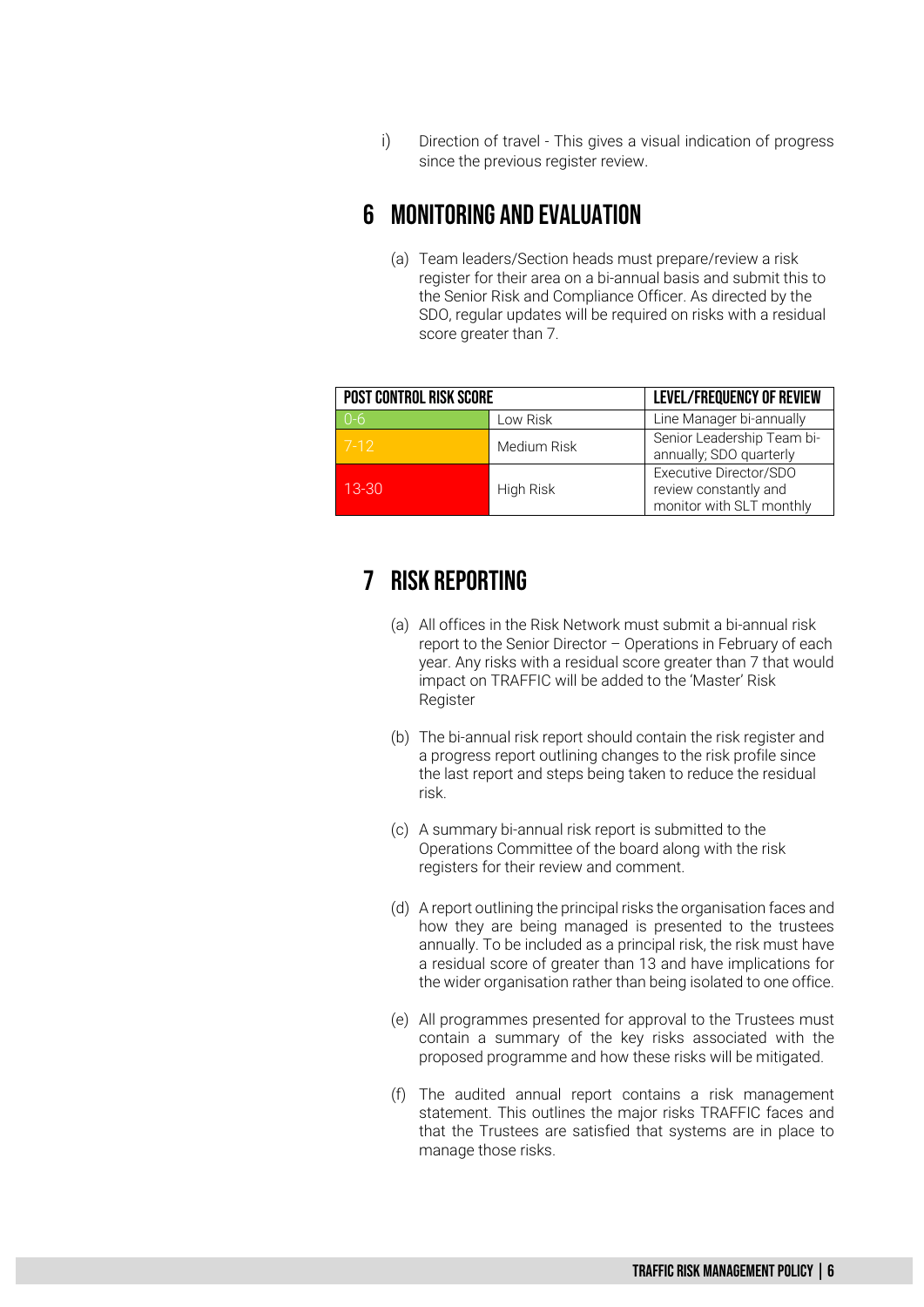### 8 Risk appetite

- (a) Risk appetite is defined as the level of risk that an institution is prepared to tolerate to achieve its strategic objectives.
- (b) A risk appetite statement formalises the level of risk an organisation is willing to take related to its business objectives. This "risk philosophy" should be based on the organisation's vision, mission, strategic plan.
- (c) The UK Charity Board of Trustees approves the overall risk appetite The Risk Appetite Statement is typically reviewed annually or whenever there is a significant change to TRAFFIC's operating environment.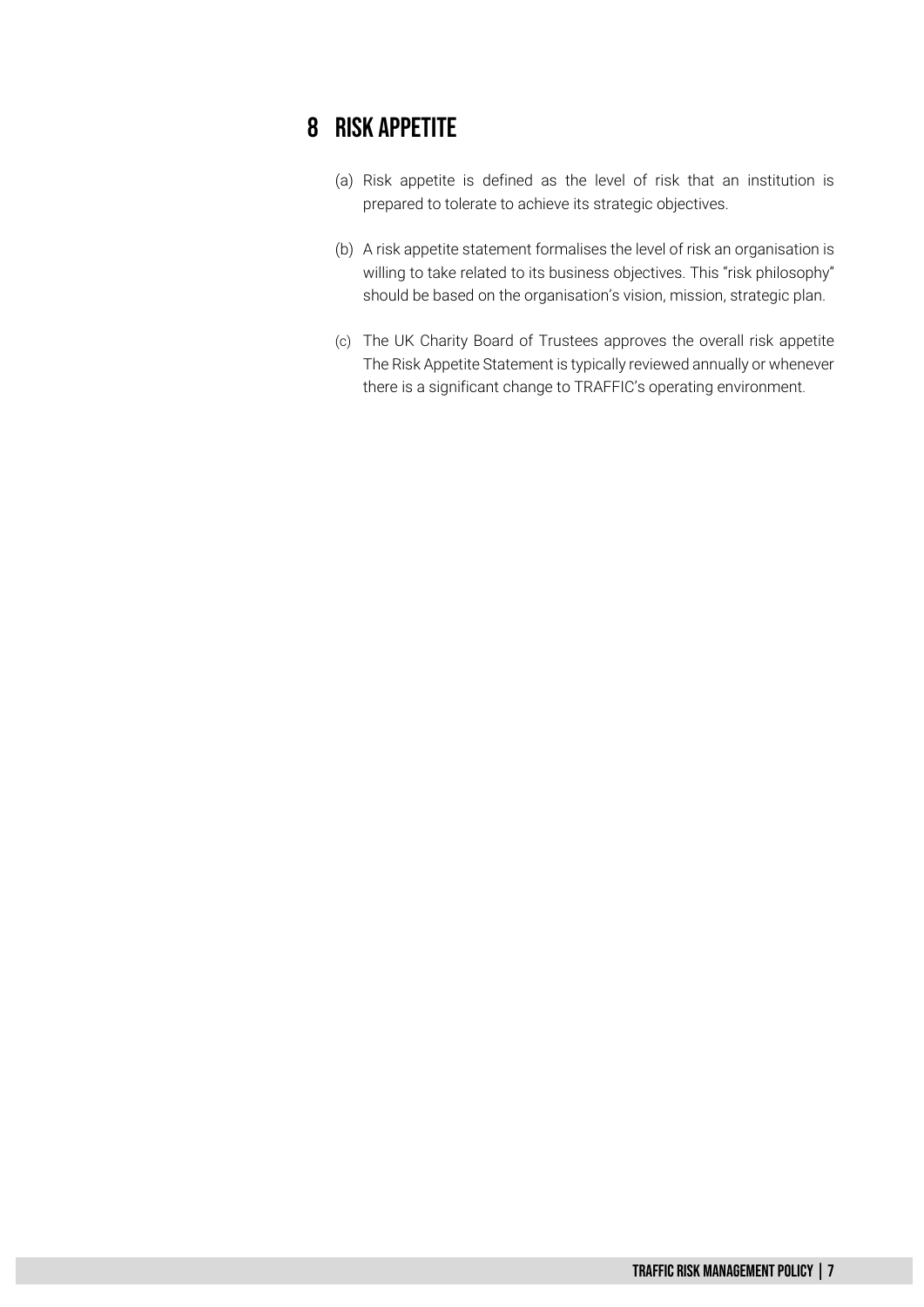# Appendix I : Risk Areas

| <b>RISK CATEGORY</b>           | <b>EXAMPLES</b>                                                      |  |  |
|--------------------------------|----------------------------------------------------------------------|--|--|
|                                | Inappropriate organisational structure                               |  |  |
| <b>Governance Risks</b>        | Loss of key staff                                                    |  |  |
|                                | Conflicts of interest                                                |  |  |
|                                | Poor contract pricing (budgeting)<br>$\blacksquare$                  |  |  |
|                                | Contract risk                                                        |  |  |
|                                | Project development pipeline                                         |  |  |
| <b>Operational Risks</b>       | Capacity and use of resources                                        |  |  |
|                                | Poor staff recruitment and training                                  |  |  |
|                                | High staff turnover                                                  |  |  |
|                                | Doubt about security of assets                                       |  |  |
|                                | Data protection and cybersecurity.<br>٠                              |  |  |
|                                | Inaccurate and/or insufficient<br>$\blacksquare$                     |  |  |
|                                | financial information                                                |  |  |
| <b>Financial Risks</b>         | Foreign exchange risks                                               |  |  |
|                                | Inadequate reserves and cash flow                                    |  |  |
|                                | Dependency on limited income                                         |  |  |
|                                | sources                                                              |  |  |
|                                | Insufficient insurance cover                                         |  |  |
|                                | Risks to the physical health and well-                               |  |  |
|                                | being of staff and others.                                           |  |  |
| <b>Safeguarding Risks</b>      | Risks to the mental and emotional                                    |  |  |
|                                | health of staff and others.                                          |  |  |
|                                | Human rights violations                                              |  |  |
|                                | Poor public perception and reputation<br>٠                           |  |  |
|                                | Relationship with donors<br>п                                        |  |  |
| <b>External Risks</b>          | Demographic changes                                                  |  |  |
|                                | Turbulent economic or political<br>п                                 |  |  |
|                                | environment                                                          |  |  |
|                                | Changing government policy                                           |  |  |
|                                | Poor knowledge of the legal<br>٠                                     |  |  |
|                                | responsibilities of an employer<br>Poor knowledge of regulatory<br>٠ |  |  |
| <b>Compliance with Law and</b> |                                                                      |  |  |
| <b>Regulation</b>              | requirements of particular activities                                |  |  |
|                                | (e.g. safeguarding, human rights,                                    |  |  |
|                                | fundraising)                                                         |  |  |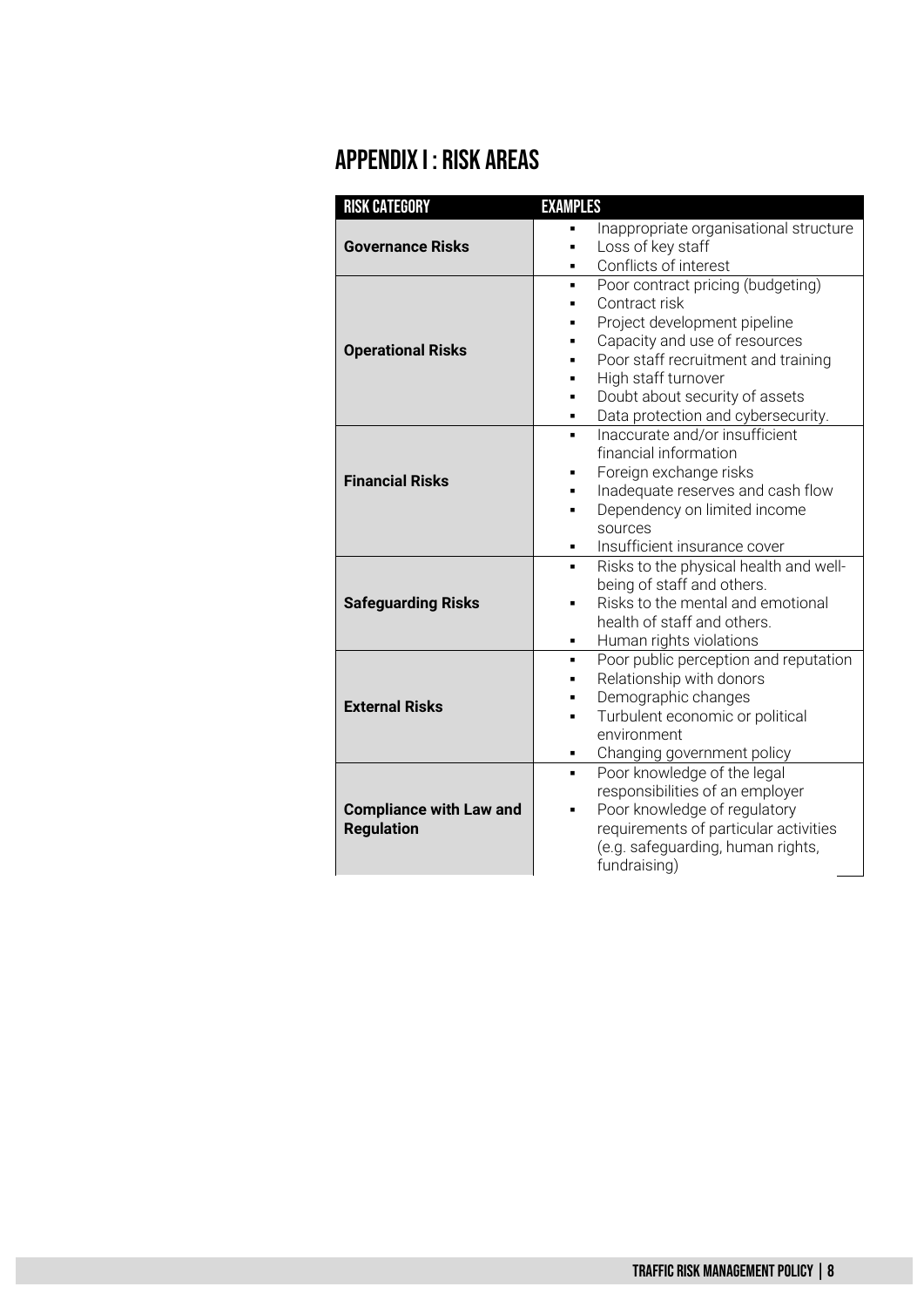# **Appendix II : Impact and Likelihood**

| <b>IMPACT</b> |  |
|---------------|--|
|               |  |
|               |  |

| <b>DESCRIPTOR</b>           | <b>SCORE</b>   | <b>CONSEQUENCES</b>                                                                                                                                                                                                                                                                                                                                                  |
|-----------------------------|----------------|----------------------------------------------------------------------------------------------------------------------------------------------------------------------------------------------------------------------------------------------------------------------------------------------------------------------------------------------------------------------|
| Insignificant               | 1              | No impact on the organisation's<br>strategy or operational activities<br>No impact on reputation<br>Ξ<br>Complaint unlikely/no stakeholder<br>$\blacksquare$<br>concern<br>Litigation risk remote<br>$\blacksquare$<br>No financial impact<br>$\blacksquare$                                                                                                         |
| <b>Minor</b>                | $\overline{2}$ | Slight impact on the organisation's<br>$\blacksquare$<br>strategy or operational activities<br>Slight impact on reputation<br>$\blacksquare$<br>Complaint possible/low stakeholder<br>$\blacksquare$<br>concern<br>Litigation possible<br>$\blacksquare$<br>Financial impact less than £y<br>٠                                                                       |
| <b>Moderate</b>             | 3              | Moderate impact on the organisation's<br>٠<br>strategy or operational activities.<br>Potential for adverse publicity -<br>$\blacksquare$<br>avoidable with careful handling<br>Complaint probable/Moderate<br>п<br>stakeholder concern<br>Litigation probable<br>٠<br>Financial impact likely to be between<br>$\blacksquare$<br>£x and £y                           |
| <b>Major</b>                | 4              | Significant impact on the organisation's<br>$\blacksquare$<br>strategy and operational activities<br>disrupted.<br>Adverse publicity not avoidable (local<br>п<br>media)<br>Complaint probable/Significant<br>stakeholder concern<br>Litigation probable<br>٠<br>Financial impact likely to be between<br>$\blacksquare$<br>£x and £y                                |
| <b>Extreme/Catastrophic</b> | 5              | Organisation's strategy under threat.<br>$\blacksquare$<br>Operational activities interrupted for<br>significant time.<br>Major adverse publicity not avoidable<br>$\blacksquare$<br>(International media)<br>Loss of stakeholder confidence/major<br>$\blacksquare$<br>litigation expected<br>Financial impact in excess of £x<br>Resignation of senior management. |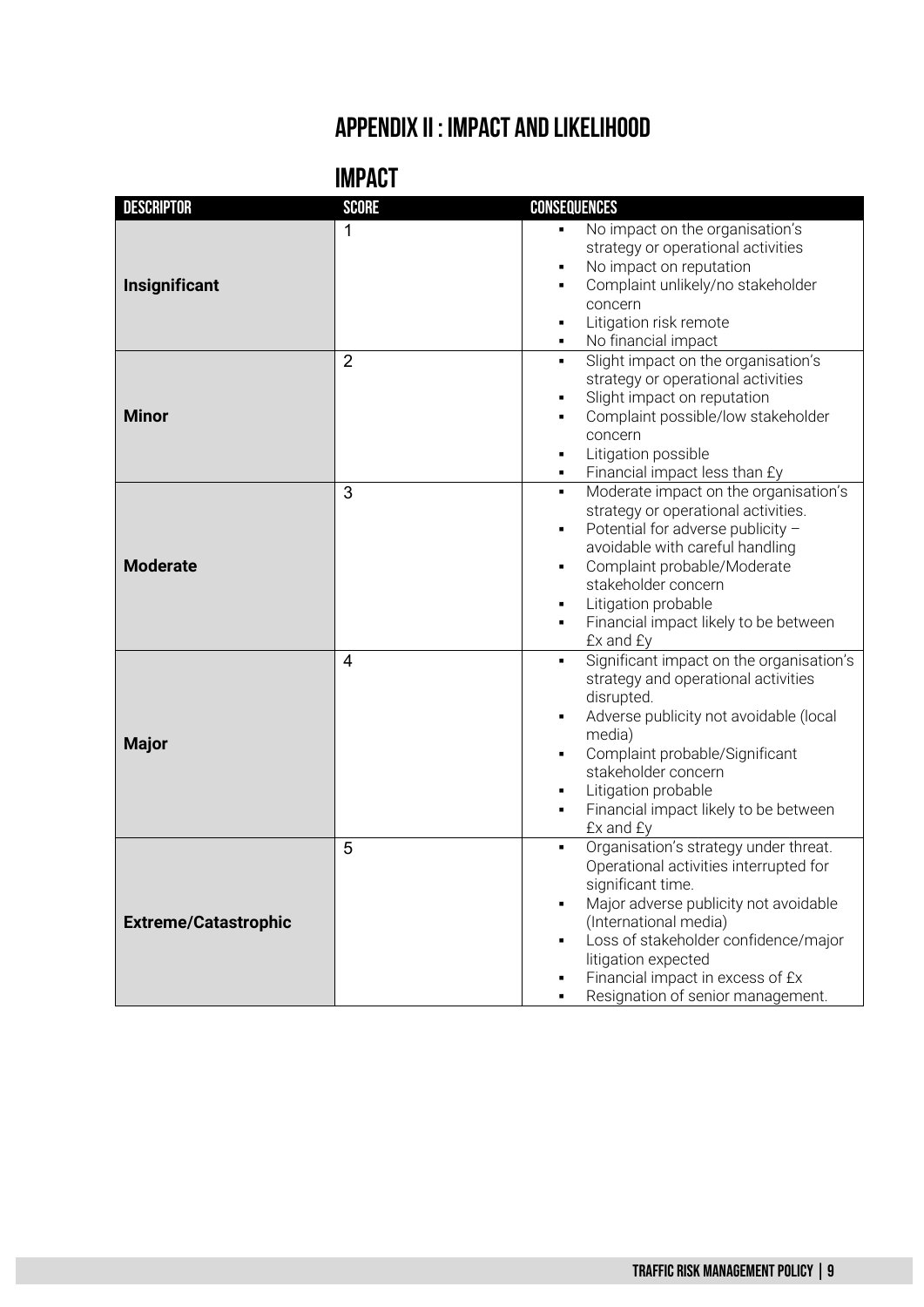### **LikelIhood**

| <b>DESCRIPTOR</b>      |                | DESCRIPTOR<br><b>SCORE</b>                                                              | <b>INDICATORS</b>                                                                                                                             |
|------------------------|----------------|-----------------------------------------------------------------------------------------|-----------------------------------------------------------------------------------------------------------------------------------------------|
| <b>Remote</b>          |                | Not likely in 10-year period <2% chance of<br>occurrence                                | Has not occurred, Unlikely to<br>OCCUL                                                                                                        |
| <b>Unlikely</b>        | $\mathcal{P}$  | Likely to occur in 10-year period >10%                                                  | Expected to occur in<br>exceptional circumstances                                                                                             |
| <b>Possible</b>        | 3              | Likely to occur in 10- year period between<br>10-25%                                    | Could occur more than once<br>within time period.<br>Could be difficult to control due<br>to some external factors.<br>History of Occurrence? |
| <b>Probable</b>        | $\overline{4}$ | Likely to occur each year or more than<br>25% chance of occurrence but less than<br>50% | Expected to occur in many<br>circumstances. Has occurred<br>recently                                                                          |
| <b>Highly Probable</b> | 5              | Likely to occur at least once a year or<br>more than 50% chance of an occurrence.       | Expected to occur frequently<br>and in most circumstances.                                                                                    |

## **Appendix III**

### **Early Warning Mechanisms and Controls**

#### *Definition of Early Warning mechanisms*

Otherwise known as risk triggers. Factors which indicate a possible risk is becoming more probable and planned controls need to be implemented. These can be immediate (flood siren sounding) or more forward looking (forecast of heavy rain in the next 10 days).

#### *Definition of controls*

Controls are those actions which are taken to lower the likelihood or more frequently the impact of the risk or both of these. These are often referred to as the 4 T's –Treat, Tolerate, Terminate or Transfer (e.g. insurance).

#### *Controls in Place*

Indicates the extent to which controls have been implemented:

- $A$  Implemented and operating effectively
- B Identified and being implemented
- C Not yet identified, incomplete or not operating effectively

#### *Use of Controls*

Ground truths the reliance on controls based on the size of the

difference between initial and residual risk scores:

L < 50% Reliance on controls is not excessive

M >= 50% Controls should be checked to ensure they are realistic and in place

H >= 66% Controls should be reviewed urgently to ensure they are realistic and functioning properly.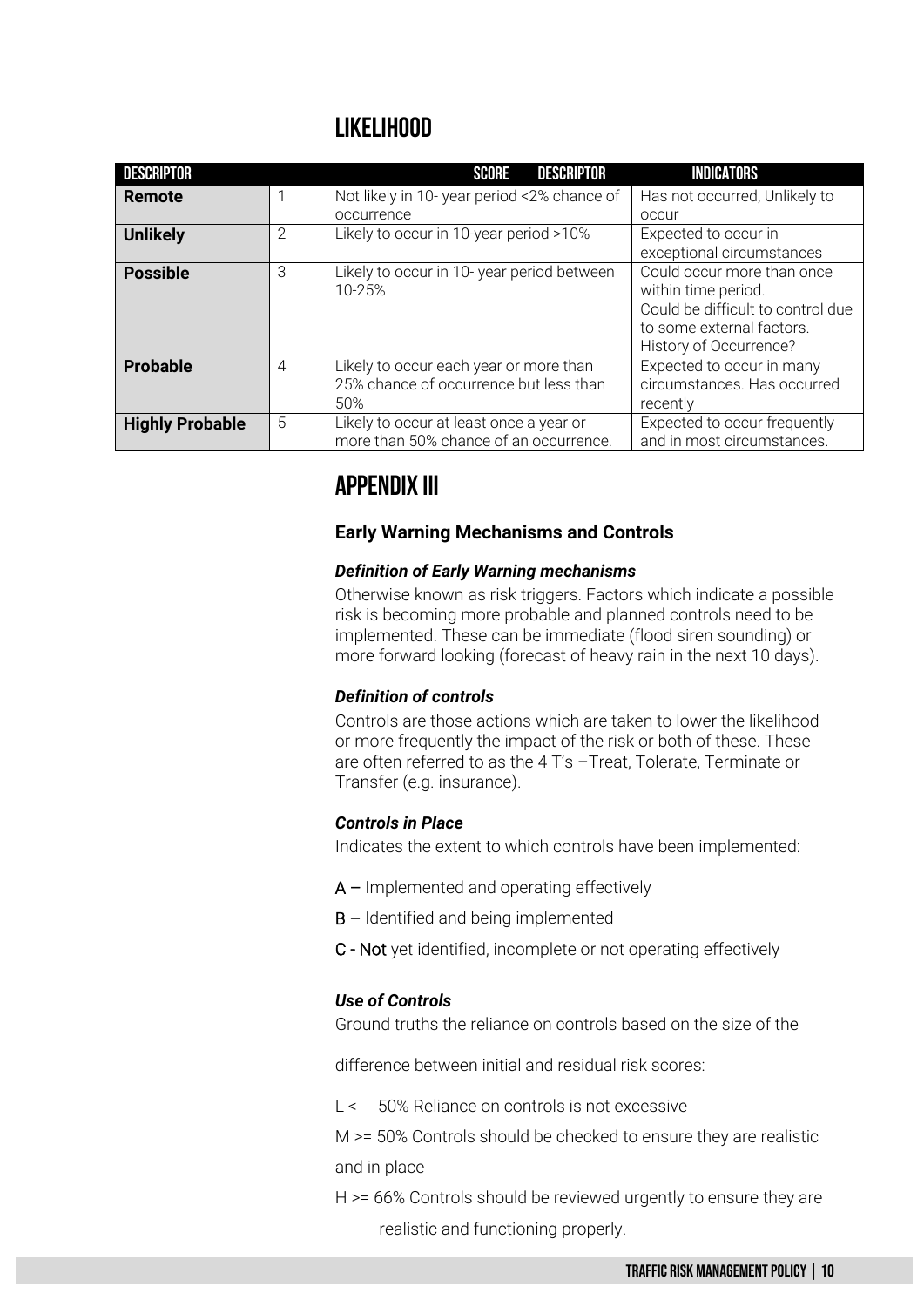#### **Examples of Controls within TRAFFIC**

In addition to its risk register, other tools which TRAFFIC uses to identify, monitor and mitigate risks on a regular basis include the following:

#### **Governance**

- Strategic Plan
- Four-year global conservation programme
- Global and regional development plans
- Funding development strategy
- Annual meetings organized for senior TRAFFIC managers include reviews and training on key risk management issues.
- Delegation of Management Authority (DOMA)

#### **Operational**

- *Guidelines for the Operation of the TRAFFIC Network*
- *Financial Policies and Procedures Manual*
- *Project Management Structures Guidance*
- Proposal review process and project steering group structures
- Guidelines for field work
- Staff induction pack
- Staff policies including the *Code of Professional Conduct*, anti-fraud and anti-bribery policies. Safeguarding Statement
- Project Steering Groups are established for all major projects and report progress to the SLT.
- Quarterly office assessment meetings.
- Ad hoc groups are set up where necessary, e.g., to review new types of contracts or to identify methods of dealing with new legislation.

#### **People**

- Safeguarding Statement
- External Complaints mechanism
- Whistle-blower Policy
- Online training modules including Bullying and harassment.
- Staff opinion survey and management action.